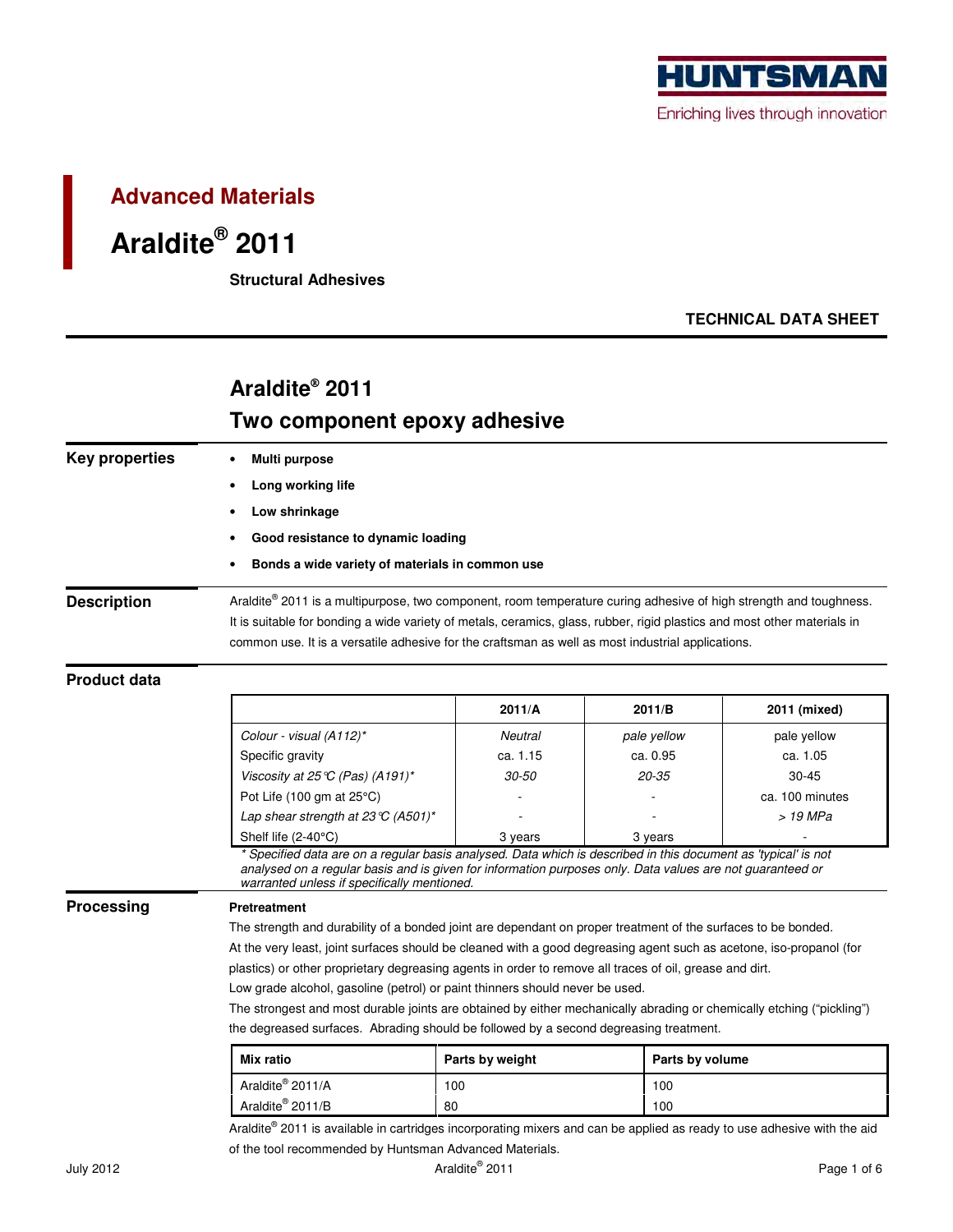#### **Application of adhesive**

The resin/hardener mix may be applied manually or robotically to the pretreated and dry joint surfaces. Huntsman's technical support group can assist the user in the selection of an suitable application method as well as suggest a variety of reputable companies that manufacture and service adhesive dispensing equipment.

A layer of adhesive 0.05 to 0.10 mm thick will normally impart the greatest lap shear strength to the joint. Huntsman stresses that proper adhesive joint design is also critical for a durable bond. The joint components should be assembled and secured in a fixed position as soon as the adhesive has been applied.

For more detailed explanations regarding surface preparation and pretreatment, adhesive joint design, and the dual syringe dispensing system, visit www.araldite2000plus.com.

#### **Equipment maintenance**

All tools should be cleaned with hot water and soap before adhesives residues have had time to cure. The removal of cured residues is a difficult and time-consuming operation.

If solvents such as acetone are used for cleaning, operatives should take the appropriate precautions and, in addition, avoid skin and eye contact.

#### **Typical times to minimum shear strength**

| Temperature        | °C      | 10 | 15 | 23                       | 40 | 60 | 100 |
|--------------------|---------|----|----|--------------------------|----|----|-----|
| Cure time to reach | hours   | 24 | 12 |                          | っ  | ٠  |     |
| LSS > 1MPa         | minutes | ٠  |    | ۰                        |    | 30 | 6   |
| Cure time to reach | hours   | 36 | 18 | 10                       | 3  | ۰  |     |
| LSS > 10MPa        | minutes | ٠  |    | $\overline{\phantom{a}}$ |    | 45 |     |

LSS = Lap shear strength.

**Typical cured properties** 

Unless otherwise stated, the figures given below were all determined by testing standard specimens made by lapjointing 114 x 25 x 1.6 mm strips of aluminium alloy. The joint area was 12.5 x 25 mm in each case. The figures were determined with typical production batches using standard testing methods. They are provided solely as technical information and do not constitute a product specification.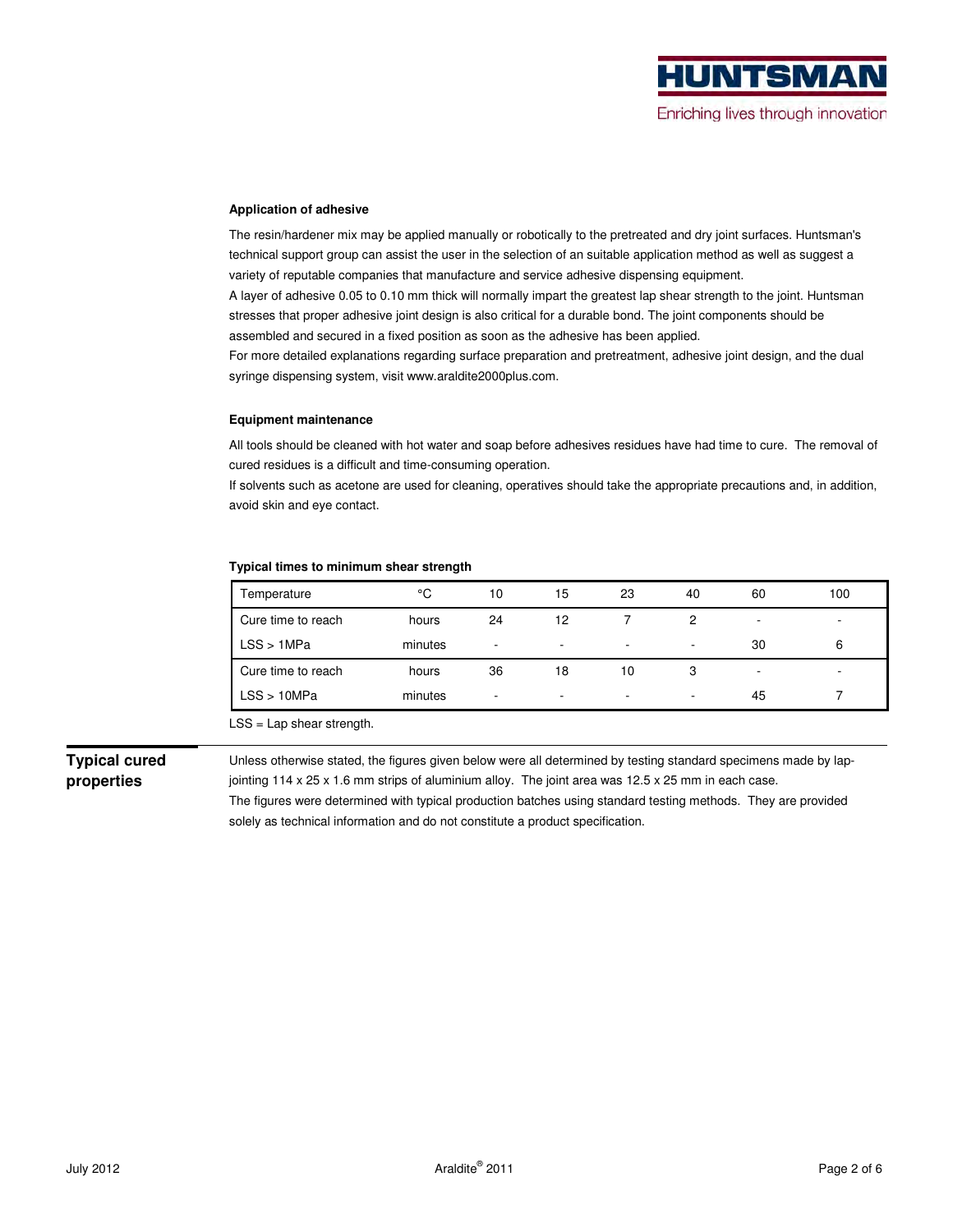

#### **Average lap shear strengths of typical metal-to-metal joints (ISO 4587) (typical average values)**

Cured for 16 hours at 40°C and tested at 23°C Pretreatment - Sand blasting



**Average lap shear strengths of typical plastic-to-plastic joints (ISO 4587) (typical average values)** 

Cured for 16 hours at 40°C and tested at 23°C Pretreatment - Lightly abrade and alcohol degrease.

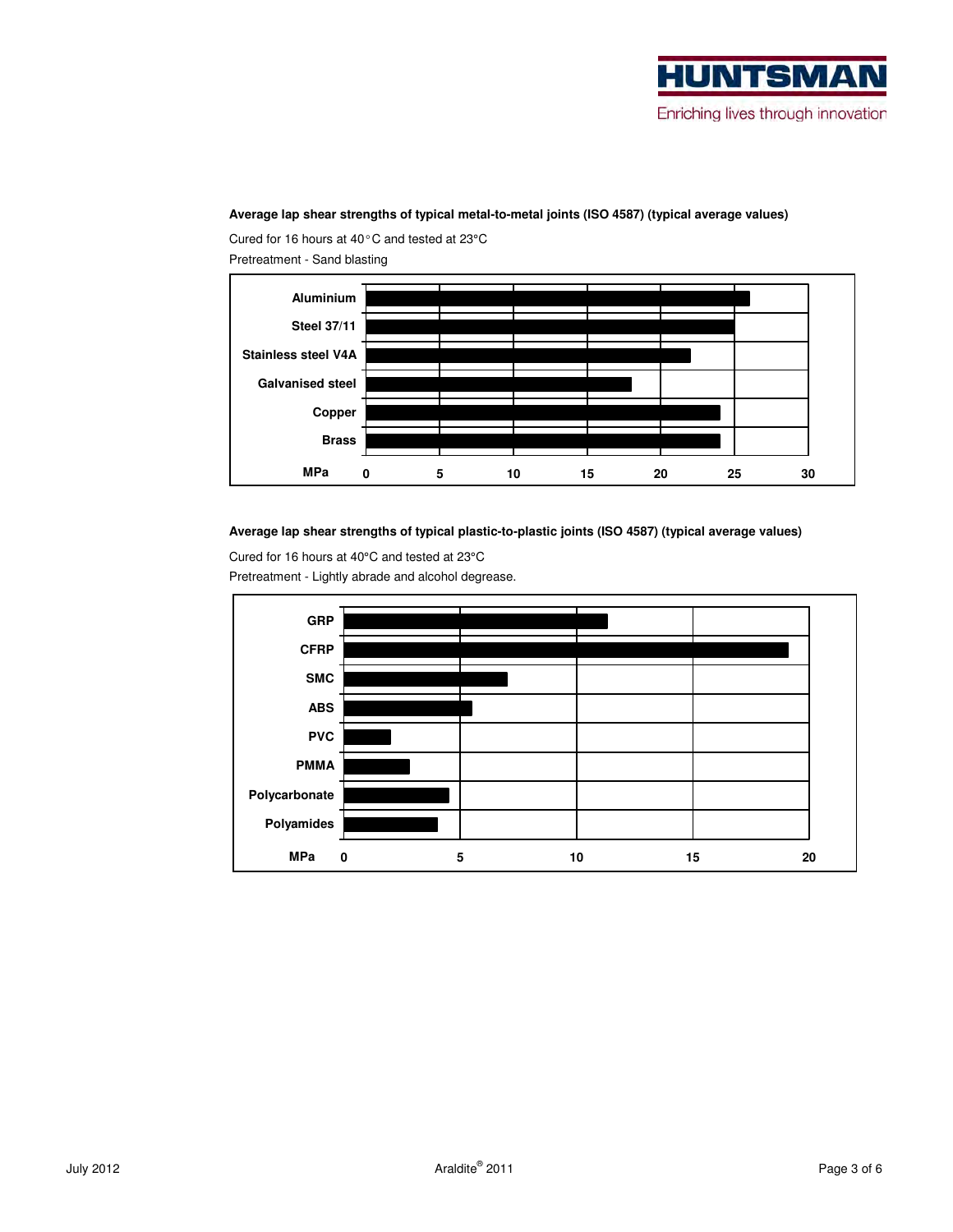#### **Lap shear strength versus temperature (ISO 4587) (typical average values)**

Cure: (a) = 7 days /23°C; (b) = 24 hours/23°C + 30 minutes/80°C



| Roller peel test (ISO 4578) (typical average values) - Cure : 16 hours/40°C                             |                      |                                            |  |  |  |
|---------------------------------------------------------------------------------------------------------|----------------------|--------------------------------------------|--|--|--|
|                                                                                                         |                      | $5$ N/mm                                   |  |  |  |
| Glass transition temperature (typical average values) - Cure : 16 hours/40 $\degree$ C                  | ca. 45°C             |                                            |  |  |  |
| <b>Electrolytic corrosion (DIN 53489)</b> (cure 16hrs at $40^{\circ}$ C or 20 mins at 100 $^{\circ}$ C) |                      |                                            |  |  |  |
| Test: 4 days in a conditioning chamber in 40/92 climate as specified by DIN 50015                       |                      |                                            |  |  |  |
| Rating according to specified standard                                                                  |                      | $A - A/B$ 1.2                              |  |  |  |
| Minimum dielectric strength at 50 Hz, 24°C (VSM 77170) (typical average values)                         |                      |                                            |  |  |  |
| Mix ratio                                                                                               | Instantaneous value: | 25-27 kV/mm                                |  |  |  |
| 100:80 pbw                                                                                              | 1-minute value:      | 22-24 kV/mm                                |  |  |  |
| Water vapour permeability (NF 41001) (typical average values) (38°C, 90% rh)                            |                      | Cure: $5 \text{ days}/23^{\circ} \text{C}$ |  |  |  |
| Test on a 1mm thick film                                                                                |                      | $16g/m^2/24$ hours                         |  |  |  |
| Water absorption (ISO 62-80) (typical average values)                                                   |                      |                                            |  |  |  |
| 24 hours at 23°C                                                                                        |                      | 0.8%                                       |  |  |  |
| 30 mins at 100°C                                                                                        | 1.3%                 |                                            |  |  |  |
| Thermal conductivity (ISO 8894/90) (typical average values) Cure: 20 minutes/100°C                      |                      |                                            |  |  |  |
| Test: At 23°C<br>0.22W/mK                                                                               |                      |                                            |  |  |  |
| Shear modulus (DIN 53445) (typical average values) Cure: 16 hours/40°C                                  |                      |                                            |  |  |  |
| -50°C<br>1.5GPa<br>$\mathcal{L}_{\mathcal{A}}$                                                          |                      |                                            |  |  |  |
| $0^{\circ}$ C<br>1.2GPa<br>$\sim 100$ km s $^{-1}$                                                      |                      |                                            |  |  |  |
| $50^{\circ}$ C<br>0.2GPa<br>$\sim 100$                                                                  |                      |                                            |  |  |  |
| $100^{\circ}$ C<br>7.0MPa<br>$\sim 100$                                                                 |                      |                                            |  |  |  |
| Flexural Properties (ISO 178) Cure 16 hours/ 40°C (typical average values) - tested at 23°C             |                      |                                            |  |  |  |
| <b>Flexural Strength</b><br>60 MPa                                                                      |                      |                                            |  |  |  |
| <b>Flexural Modulus</b>                                                                                 |                      | 1900 MPa                                   |  |  |  |
| <b>Additional electrical properties</b>                                                                 | <b>Test values</b>   | <b>Test methods</b>                        |  |  |  |
| Dielectric strength (Volt/mil)                                                                          | 400                  | ASTM D-149                                 |  |  |  |
|                                                                                                         | 10T10                | I <sub>0</sub>                             |  |  |  |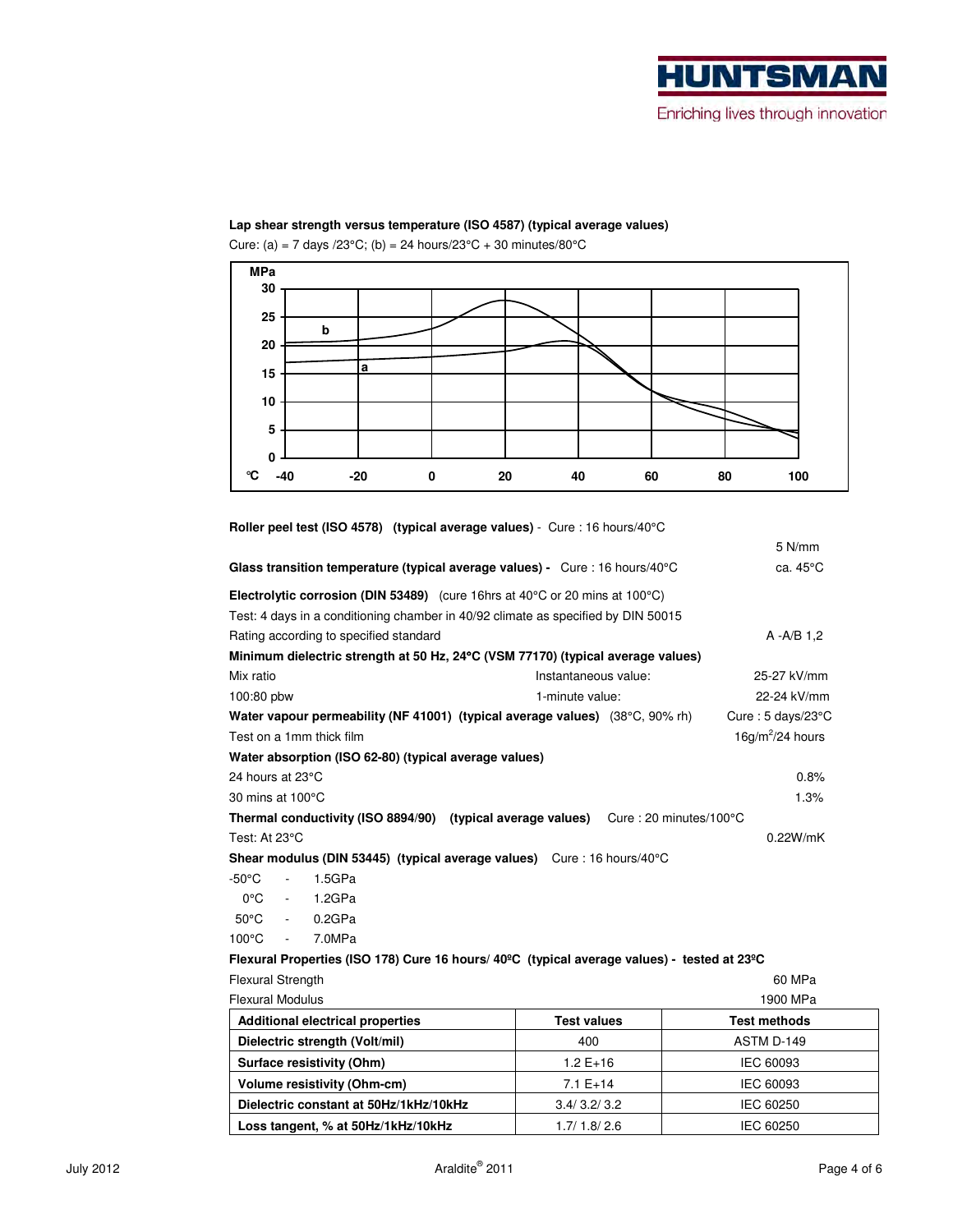



#### **Lap shear strength versus immersion in various media at 23**°**C (typical average values)**

#### **Lap shear strength versus heat ageing (typical average values)**



 **Lap shear strength versus tropical weathering (40/92, DIN 50015; typical average values)**  Cure:16 hours/40°C: Test at 23°C.



#### **Fatigue test on simple lap joints (DIN 53285) (typical average values)**

Cure: 20 minutes/100°C Mean static lap shear strength: 16.3 MPa

Test carried out using a load cycle frequency of 90 Hz.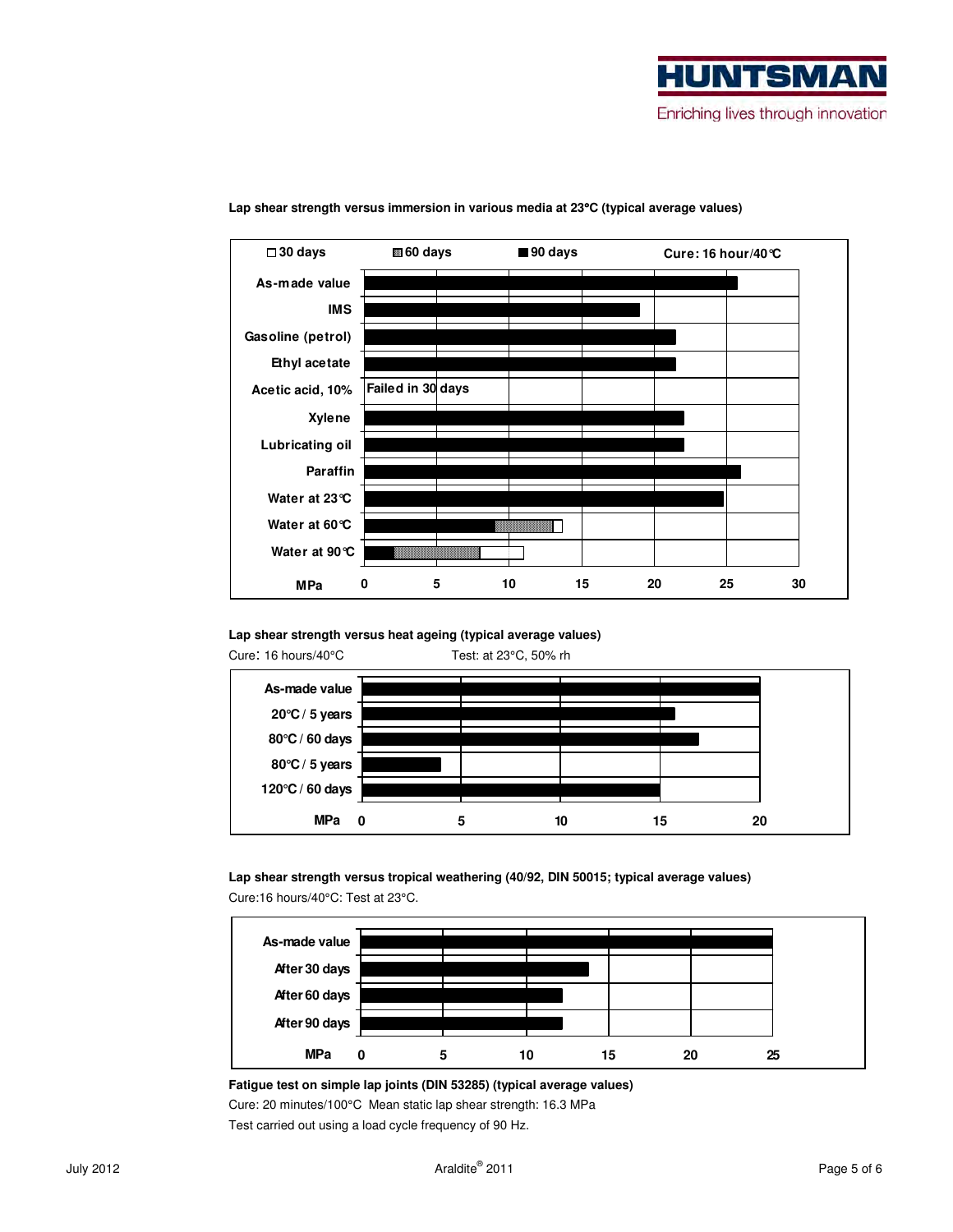|                 | Fluctuating load as % of static shear strength                                                                                                                                 | No. of load cycles to joint failure |  |  |  |
|-----------------|--------------------------------------------------------------------------------------------------------------------------------------------------------------------------------|-------------------------------------|--|--|--|
|                 | 30                                                                                                                                                                             | $10^5 - 10^6$                       |  |  |  |
|                 | 20                                                                                                                                                                             | $10^6 - 10^7$                       |  |  |  |
|                 | 15                                                                                                                                                                             | $> 10^7$                            |  |  |  |
| <b>Storage</b>  | Araldite® 2011/A and Araldite® 2011/B must be stored at room temperature and the components must be stored in<br>sealed containers. The expiry date is indicated on the label. |                                     |  |  |  |
| <b>Handling</b> | <b>Caution</b>                                                                                                                                                                 |                                     |  |  |  |
| precautions     | Our products are generally quite harmless to handle provided that certain precautions normally taken when handling                                                             |                                     |  |  |  |
|                 | chemicals are observed. The uncured materials must not, for instance, be allowed to come into contact with                                                                     |                                     |  |  |  |
|                 | foodstuffs or food utensils, and measures should be taken to prevent the uncured materials from coming in contact                                                              |                                     |  |  |  |
|                 | with the skin, since people with particularly sensitive skin may be affected. The wearing of impervious rubber or                                                              |                                     |  |  |  |
|                 | plastic gloves will normally be necessary; likewise the use of eye protection. The skin should be thoroughly cleansed                                                          |                                     |  |  |  |
|                 | at the end of each working period by washing with soap and warm water. The use of solvents is to be avoided.                                                                   |                                     |  |  |  |
|                 | Disposable paper - not cloth towels - should be used to dry the skin. Adequate ventilation of the working area is                                                              |                                     |  |  |  |
|                 | recommended. These precautions are described in greater detail in the Material Safety Data sheets for the individual                                                           |                                     |  |  |  |
|                 | products and should be referred to for fuller information.                                                                                                                     |                                     |  |  |  |